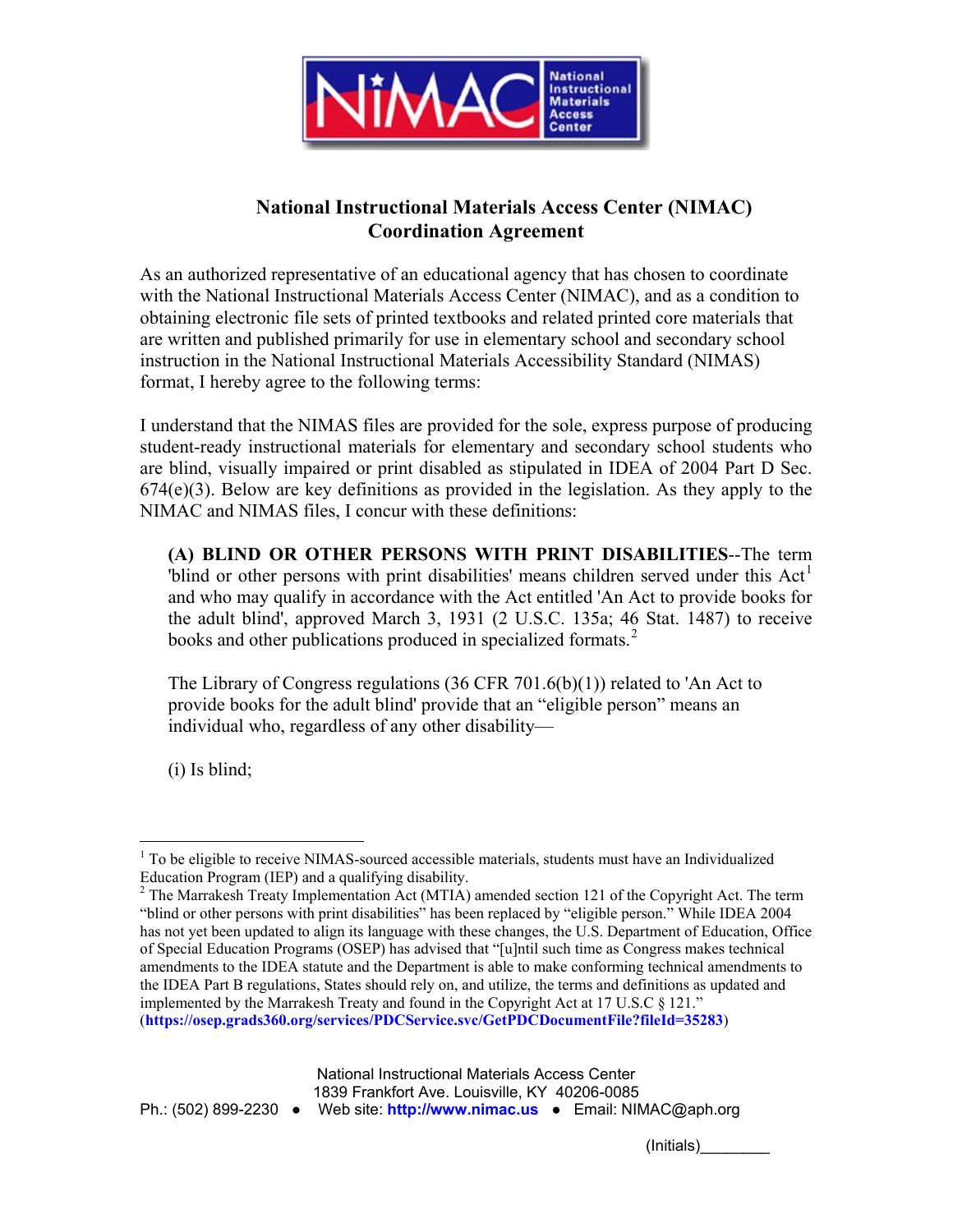(ii) Has a visual impairment or perceptual or reading disability that cannot be improved to give visual function substantially equivalent to that of a person who has no such impairment or disability and so is unable to read printed works to substantially the same degree as a person without an impairment or disability; or

(iii) Is otherwise unable, through physical disability, to hold or manipulate a book or to focus or move the eyes to the extent that would be normally acceptable for reading.

(2) Eligibility must be certified by one of the following: doctor of medicine, doctor of osteopathy, ophthalmologist, optometrist, psychologist, registered nurse, therapist, and professional staff of hospitals, institutions, and public or welfare agencies (such as an educator, a social worker, case worker, counselor, rehabilitation teacher, certified reading specialist, school psychologist, superintendent, or librarian).

**(B) NATIONAL INSTRUCTIONAL MATERIALS ACCESSIBILITY STANDARD**--The term 'National Instructional Materials Accessibility Standard' means the standard established by the Secretary of Education to be used in the preparation of electronic files suitable and used solely for efficient conversion into specialized formats.

**(C) PRINT INSTRUCTIONAL MATERIALS**--The term 'print instructional materials' means printed textbooks and related printed core materials that are written and published primarily for use in elementary school and secondary school instruction and are required by a State educational agency or local educational agency for use by students in the classroom. $3$ 

**(D) SPECIALIZED FORMATS**--The term 'specialized formats' has the meaning given the term in section  $121(d)(3)$  of title 17, United States Code.<sup>[4](#page-1-1)</sup> With regard to NIMAS, 'specialized formats' include Braille, audio, digital text or large print which is exclusively for use by the blind or other persons with print disabilities as defined above.

To the extent that my educational agency contracts with publishers for the purchase of elementary and secondary level core instructional materials, the agency or its

2 (Initials) \_\_\_\_\_\_\_\_\_

<span id="page-1-0"></span> $3$  The Final Notice of Interpretation published on May 26, 2020, clarified that the definition of "print" instructional materials" in IDEA 2004 includes digital instructional materials, when these can be successfully supplied to the NIMAC in valid NIMAS format. For more information, see

<span id="page-1-1"></span>**https://www.govinfo.gov/content/pkg/FR-2020-05-26/pdf/2020-09273.pdf**[.](https://www.govinfo.gov/content/pkg/FR-2020-05-26/pdf/2020-09273.pdf) [4](https://www.govinfo.gov/content/pkg/FR-2020-05-26/pdf/2020-09273.pdf) The MTIA replaced the term "specialized format" in section 121 of the Copyright Act with "accessible format." The term "accessible format" means "an alternative manner or form that gives an eligible person access to the work when the copy or phonorecord in the accessible format is used exclusively by the eligible person to permit him or her to have access as feasibly and comfortably as a person without such disability" [17 U.S. Code  $\S$  121(d)(1)]. See Footnote 2 above for additional information.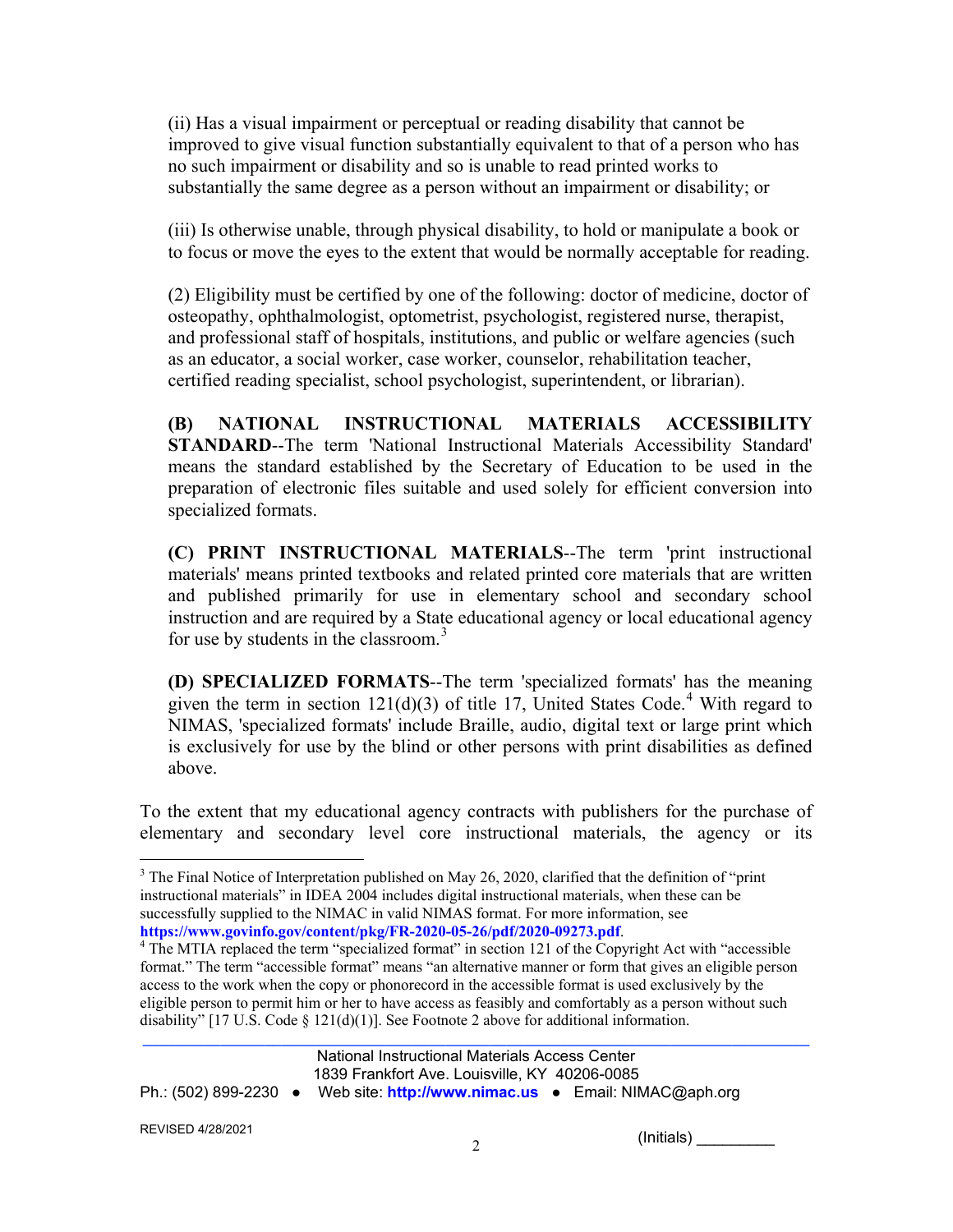representative will direct the publisher to ensure that valid NIMAS file sets that correspond to these instructional materials are available through the NIMAC. I agree to provide the full name and contact information for each representative (authorized user) I authorize to download files from the NIMAC**.** I confirm that each of these authorized users are representatives of educational agencies in my state and/or are authorized entities that meet the exemption provided by the Copyright Act, 17 U.S.C. Sec. 121. An "authorized entity" is defined by the Copyright Act as "a nonprofit organization or a governmental agency that has a primary mission to provide specialized services relating to training, education, or adaptive reading or information access needs of blind or other persons with disabilities." I will provide information for each authorized user stating with which educational agencies, whether local, regional or state, the user is affiliated and the authorized user's job title or role within that organization. In addition, I understand that the authorized user must provide the NIMAC and I will maintain in my agency's own records a signed, dated NIMAC Limitation of Use Agreement for each representative designated as authorized to access NIMAS file sets from the NIMAC. I further agree to notify the appropriate NIMAC authority immediately of any change in status of any authorized user.

I, or any authorized users I designate, may choose to provide access to a third party working as our agent to download NIMAS file sets in order to convert these files into accessible instructional materials for use by a student in elementary or secondary school with a qualifying disability in our state. However, that third party agent must sign the NIMAC Limitation of Use agreement and be provided a user ID and password by NIMAC before access is granted to this third party. Access will be limited to those files assigned to this third party agent by a NIMAC authorized user. If a current NIMAC Limitation of Use agreement is already on file with NIMAC from this third party, a second copy need not be provided to NIMAC.

I stipulate that I will instruct, any authorized users I designate, or any third party agents provided access to NIMAC, to download only NIMAS files from the NIMAC that correspond to the instructional materials which representatives of our state, regional, or local educational agencies have either purchased, entered into a valid purchase contract, submitted a purchase order, or procured through other practice or instrument used for the purchase of instructional materials.

## **NIMAC Privileges will be suspended if copyright holders' rights are violated. Violation could result in criminal or civil penalties.**

3 (Initials) \_\_\_\_\_\_\_\_\_